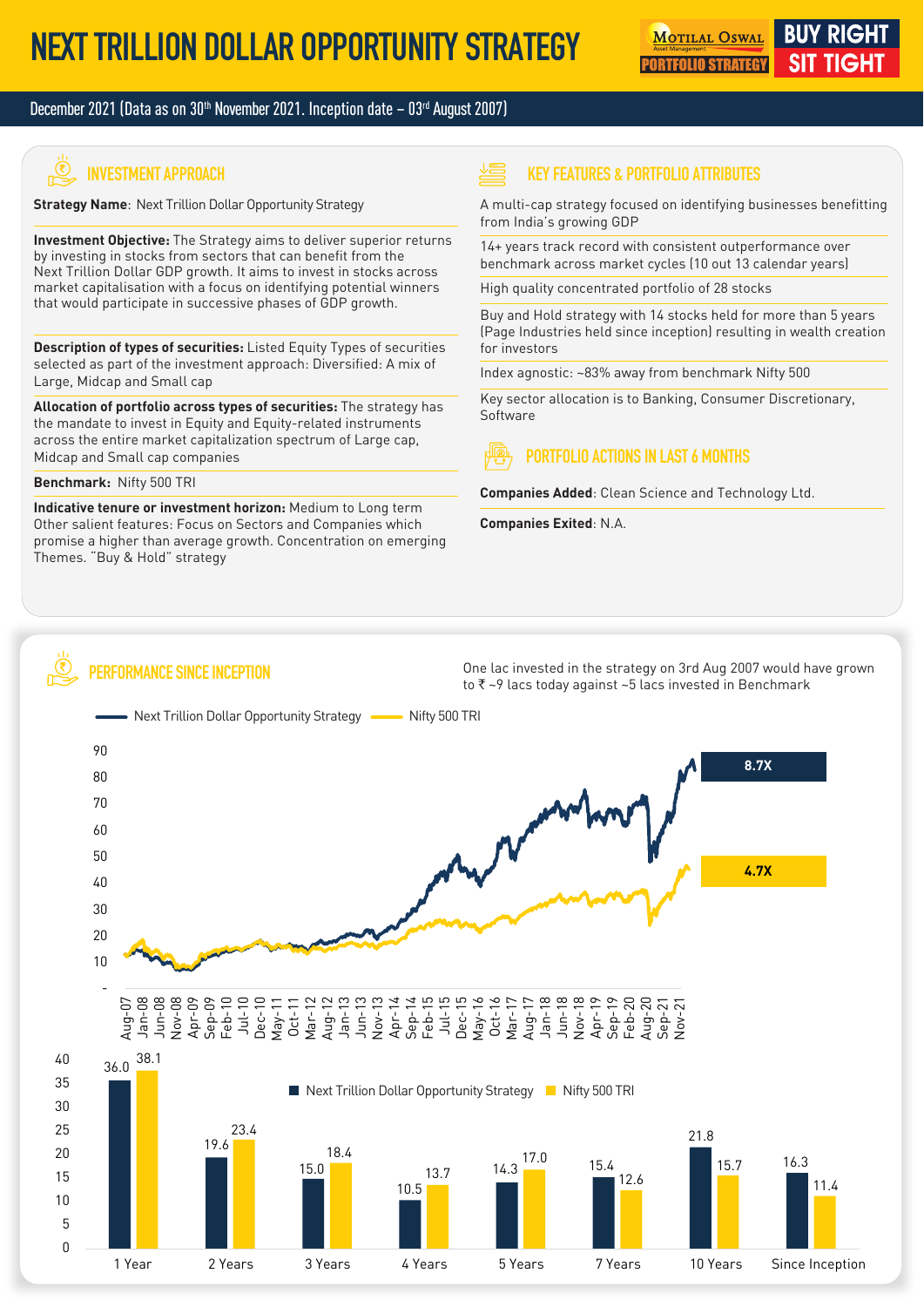### **TOP 10 HOLDINGS & SECTORAL ALLOCATION**

| <b>Scrip Name</b>            | (%) of Holding |
|------------------------------|----------------|
| L&T Technology Services Ltd. | 10.1           |
|                              |                |
| <b>ICICI Bank Ltd.</b>       | 9.4            |
| Kotak Mahindra Bank Ltd.     | 8.4            |
| Voltas Ltd.                  | 6.2            |
| Max Financial Services Ltd.  | 5.6            |
| Page Industries Ltd.         | 5.2            |
| Tech Mahindra Ltd.           |                |
|                              | 5.2            |
| Gland Pharma Ltd.            | 5.1            |
| Ipca Laboratories Ltd.       | 3.7            |
| Ficher Motors Ltd.           | 3.6            |

# **STRATEGY CONTRIBUTORS (3 Year Trailing 30<sup>th</sup> November 2021)**

| Top 5                        | <b>Contribution</b> | <b>Bottom 5</b>           | <b>Contribution</b> |
|------------------------------|---------------------|---------------------------|---------------------|
| Voltas Ltd.                  | $10.2\%$            | Federal Bank Ltd.         | $-1.3\%$            |
| L&T Technology Services Ltd. | $10.2\%$            | Bosch Ltd.                | $-0.9\%$            |
| Kotak Mahindra Bank Ltd.     | $7.0\%$             | Hindustan Unilever Ltd.   | $-0.7%$             |
| Ipca Laboratories Ltd.       | 6.5%                | Jammu & Kashmir Bank Ltd. | $-0.5\%$            |
| Max Financial Services Ltd.  | $5.4\%$             | City Union Bank Ltd.      | $-0.3%$             |

## **RISK RATIOS**

## **PORTFOLIO FUNDAMENTALS & MARKET CAP**

| <b>3 Year Data</b>        | <b>Strategy</b> | <b>Benchmark</b>         | <b>Market Cap</b>  | <b>Weightage</b> |                   | <b>TTM</b> |
|---------------------------|-----------------|--------------------------|--------------------|------------------|-------------------|------------|
| Churn Ratio               | 13.9%           | $\overline{\phantom{0}}$ | Large Cap          | 47%              | <b>PAT Growth</b> | 159%       |
| <b>Standard Deviation</b> | 17.0%           | 17.7%                    | Mid Cap            | 47%              | RoE               | 20%        |
| <b>Beta</b>               | 0.9             | 1.0                      | Small Cap          | 6%               | PE                | 48         |
| Sharpe Ratio              | 0.4             | 0.5                      | Cash & Equivalents | $0\%$            |                   |            |

## **HOW BUY RIGHT : SIT TIGHT WORKS**

| <b>Company</b>                  | <b>Initial Purchase</b><br><b>Date</b> | <b>Market Cap</b><br><b>(Initial Purchase</b><br>$date$ <sup>*</sup> | <b>Market Cap</b><br>[30th Nov 2021]* | <b>Absolute</b><br><b>Growth</b> | <b>CAGR (%)</b> |
|---------------------------------|----------------------------------------|----------------------------------------------------------------------|---------------------------------------|----------------------------------|-----------------|
| Kotak Mahindra Bank             | $Sep-10$                               | 128.720                                                              | 389.145                               | 3.0X                             | 19%             |
| Ipca Laboratories               | $Nov-12$                               | 9.208                                                                | 26.773                                | 2.9X                             | 35%             |
| Hindustan Petroleum Corporation | Aug-14                                 | 13,633                                                               | 41,173                                | 3.0X                             | 16%             |

\*Market cap in crores